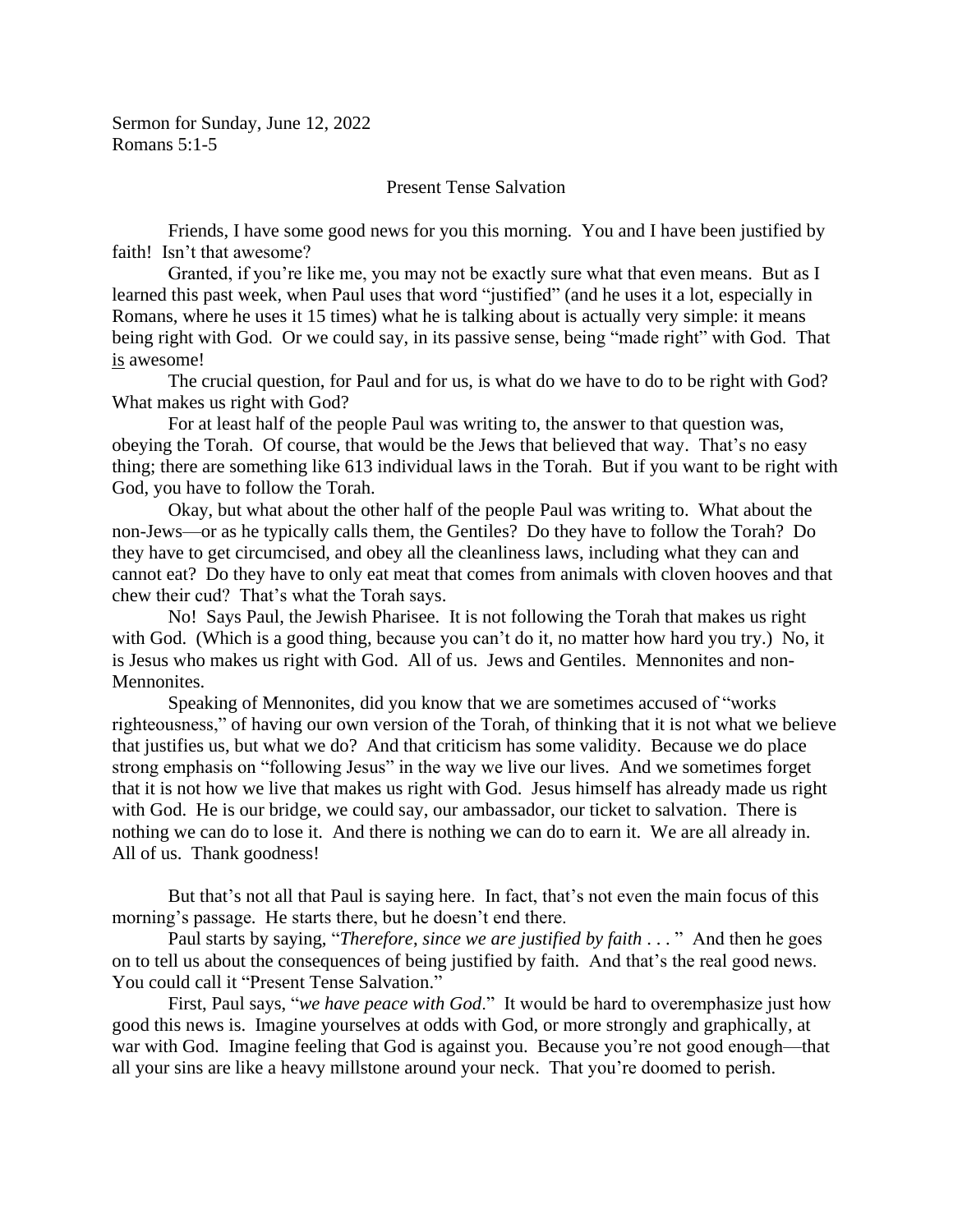Now imagine Jesus himself coming to you and taking that millstone off of your neck. And then imagine God saying, "You are good enough. I love you. Just as you are." That's precisely what Paul is saying in verses 1-2. "*We have peace with God through our Lord Jesus Christ, through whom we have obtained access to this grace in which we stand*.*"* Remember that one of the literal meanings of the word "grace" is "free gift." In other words, we have peace with God . . . and, it's for free!

But that's just one of the gifts of our salvation in the present tense. Second, since we are justified by faith, we also have hope. Or as Paul says, "*we boast in our hope of sharing the glory of God*."

Let's face it: life can get downright difficult sometimes. Sometimes we, or our loved ones, get cancer. And for all of us, these bodies of ours wear out a bit each day we're alive. Sometimes we run into snags or difficulties at work. Sometimes we get way too much rain. Or, not enough rain. Sometimes the temperatures reach triple digits with 90% humidity. Sometimes it can seem as if life itself is against us.

Even so, since we have been permanently made right with God, we now have hope. Paul even explains how it works. "*Suffering produces endurance, and endurance produces character, and character produces hope, and hope does not disappoint us*." In other words, hope is not merely wishful thinking for something good that may or may not happen. Even amidst our difficulties and suffering, hope is confidence, hope is certainty that all will be well. In fact, all is already well. That's something we should think about a lot. That's something we should think about every day!

Third, the reason hope does not disappoint us but instead is proof of our "present-tense salvation" is that "*God's love has been poured into our hearts*." I've asked Josh to show again *the picture* we saw at the beginning of the service, with a beautiful sunset or sunrise in the background, and in the foreground a mighty wave. That's God's love pouring into our hearts!

I'm reading a book by C.S. Lewis entitled *The Four Loves.* And in this book he talks about how in our lives there are different kinds of loves. There is "need-love" and "gift-love." There is the love of affection, the love of friendship, there is erotic love, and the love of what Lewis calls charity. But in addition to that—and the kind of love Paul is talking about here there is God's own love—a powerful, pure love. And that is what makes all the difference. Having God's own love poured into us is what makes it possible to love not just our friends, but our enemies; not just those we like, but those we don't really like. Human love is wishy-washy, fragile, unsteady. God's love is dependable, strong, steady.

There is just one problem. God is way up there, and we are way down here. God is huge and eternal; we are tiny and time-limited. How is God's heavenly, holy love going to get way down here into our earthly, human hearts? Paul tells us how, in verse 5. He says, "*God's love has been poured into our hearts through the Holy Spirit that has been given to us*." Of course! The Holy Spirit! Which we received at Pentecost, and which is breathed into us any time we ask! And the Holy Spirit brings God's love right along with it. That's right, we already have it. It's yet one more part—and I'd say it's the best part—of our present-tense salvation. Good news? You better believe it!

Granted, the future is still be beyond our eyesight. We don't know what all it may hold. But one thing we can be certain of: it is firmly in God's hands.

Hallelujah, and amen!